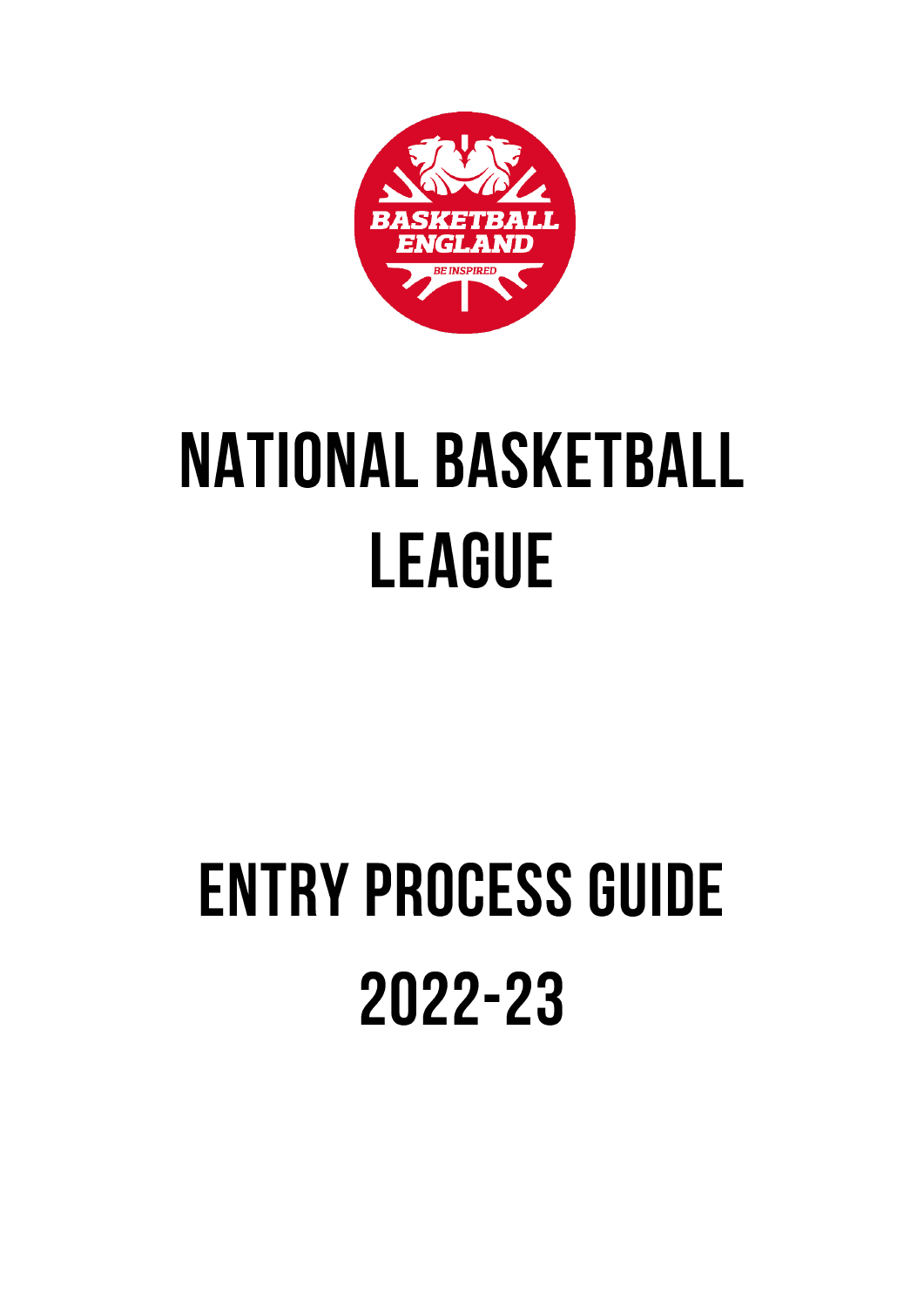This guide is to help clubs make NBL team entries for the 2022-23 season.

First of all, your club will need to be registered as a Club with Basketball England to enable your club to enter teams for 2022-23 season.

### New clubs & teams

New clubs and teams making a application to be added to the leagues will need to complete a 'New Team Entry Pack' and email to

[competitions@basketballengland.co.uk](mailto:competitions@basketballengland.co.uk) along with a discussion with your Regional Talent Manager regarding your application. Please note we only have limited space in the NBL for teams.

Regional Talent Managers-*Please note if unable to get hold of one of the below, please email us at competitions@basketballengland.co.uk*

- North-Neal Hopkins [neal.hopkins@basketballengland.co.uk](mailto:neal.hopkins@basketballengland.co.uk)
- Central Danny Williams [danny.williams@basketballengland.co.uk](mailto:danny.williams@basketballengland.co.uk)
- South Matthew Harber [matthew.harber@basketballengland.co.uk](mailto:matthew.harber@basketballengland.co.uk)
- London Dominic NG [dominic.ng@basketballengland.co.uk](mailto:dominic.ng@basketballengland.co.uk)

New clubs will need to be set up and complete the following process to be set up on the BE membership Portal [https://www.basketballengland.co.uk/get](https://www.basketballengland.co.uk/get-involved/clubs/new-clubs-and-teams/registering-an-nbl-club/)[involved/clubs/new-clubs-and-teams/registering-an-nbl-club/](https://www.basketballengland.co.uk/get-involved/clubs/new-clubs-and-teams/registering-an-nbl-club/) once this is completed and BE have set you up on the membership portal a nominated club admin will need to register with BE as a free member to gain access to the portal. This can be done on this link<https://membership.basketballengland.co.uk/>

You will also need to complete and upload at the 'Team Entry Stage' the following as a new club/team:

- Club development plan
- Club constitution
- Club background information

## Clubs that were previously registered for local leagues only but on the BE membership portal

If your club is set up on the BE Membership portal but were previously local league club only, you can still access the NBL entry process but please ensure you complete and submit a 'new team entry check list' that follows the 'new team entry pack'.

# Existing NBL clubs from 2021-22

If your club played NBL last season, your club will be set up and you will be able to make entries via your club's online membership portal <https://membership.basketballengland.co.uk/>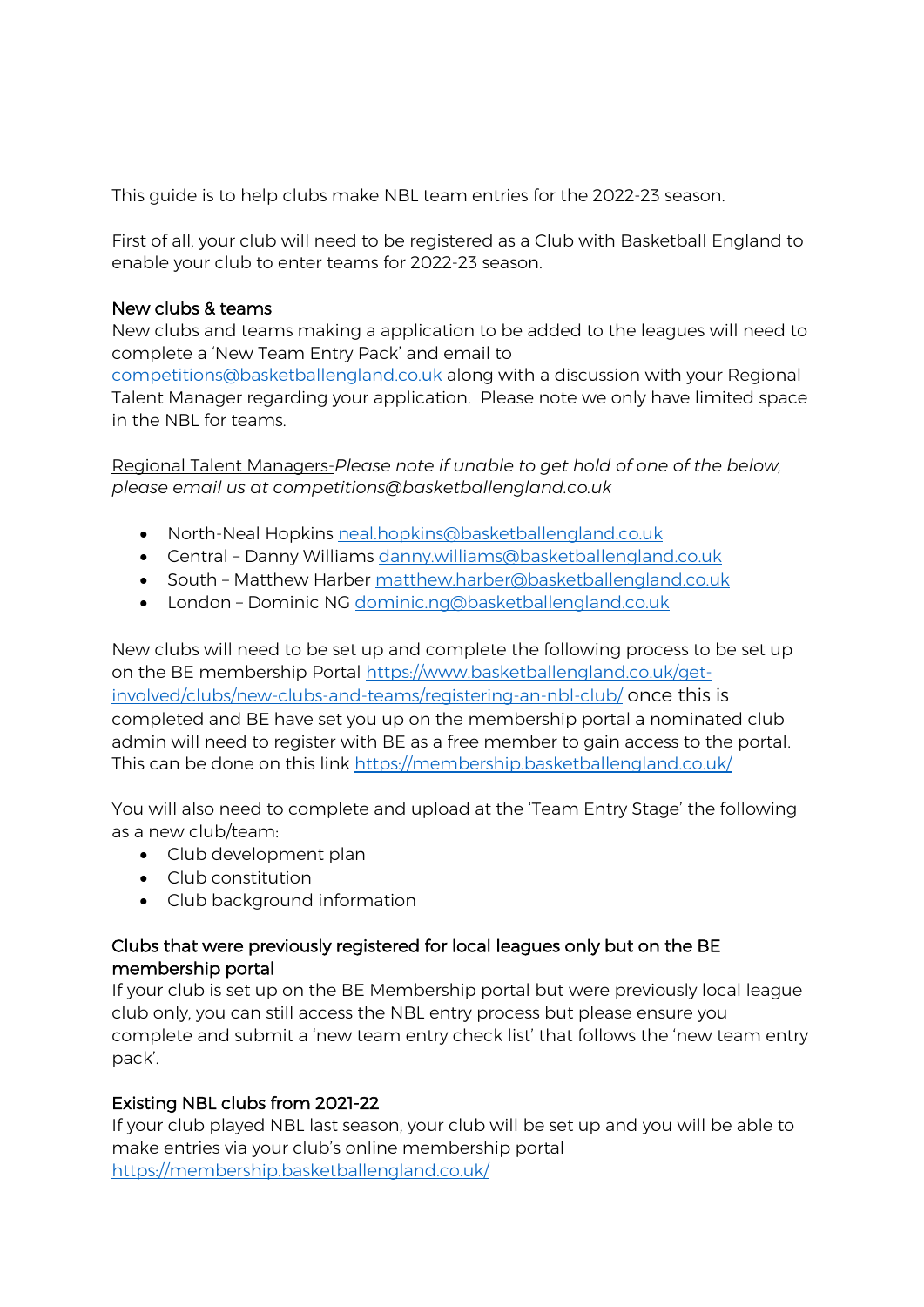Only those set up as club admins can complete this task.

Ensure that you have completed the 'club Information' below (in the Clubs section) that includes the following and will only need to be completed once for all teams, please ensure this is correct:

- Club details
- Club contact
- Clubs welfare officer
- Game day delegate
- Club supporting documents
- Wilson match ball allocation address

Once all the Club details are completed these will pull through into the team entries section as required.

### How to enter teams for the NBL Season 2022-23 season

Once your club is set up you will then need to create your NBL teams. (Change from prior year).

To complete this task, navigate to the 'Teams' section of the portal (shown below), select 'create team' and populate as required.

| 纂                 | $\equiv$ |                                                                                             |                              |                                 |                     |                      |                              |                      |                            | <b>W</b> Feedback    | Dave Owen                                        |  |  |  |
|-------------------|----------|---------------------------------------------------------------------------------------------|------------------------------|---------------------------------|---------------------|----------------------|------------------------------|----------------------|----------------------------|----------------------|--------------------------------------------------|--|--|--|
|                   |          | Admin Dashboard · Manage Clubs · Club Overview                                              |                              |                                 |                     |                      |                              |                      |                            |                      |                                                  |  |  |  |
| Admin Dashboard   |          | CA0000 - Basketball England Test Club                                                       |                              |                                 |                     |                      |                              |                      |                            |                      |                                                  |  |  |  |
| $\otimes$ Members |          |                                                                                             |                              |                                 |                     |                      |                              |                      |                            |                      |                                                  |  |  |  |
| $\Box$ Clubs      |          | Licence(s) Finances<br>eagues & Competitions<br>Club Overview<br>Memberg<br>Venues<br>Teams |                              |                                 |                     |                      |                              |                      |                            |                      |                                                  |  |  |  |
| $@$ Venues        |          |                                                                                             |                              |                                 |                     |                      |                              |                      |                            |                      |                                                  |  |  |  |
| $E$ Finances      |          | League Level                                                                                |                              | Gender                          |                     | Age Category         |                              | <b>Division</b>      |                            |                      |                                                  |  |  |  |
| <b>Admins</b>     |          | Any                                                                                         | $\checkmark$                 | Any                             | $\checkmark$        | Any / Not applicable | $\checkmark$                 | Any / Not applicable |                            | LOAD<br>$\checkmark$ |                                                  |  |  |  |
| <b>I</b> Reports  |          |                                                                                             |                              |                                 |                     |                      |                              |                      |                            |                      | <b>CREATE TEAM</b>                               |  |  |  |
| (2) Settings      |          | $\vee$ records<br>10 <sub>10</sub>                                                          |                              |                                 |                     |                      |                              |                      |                            |                      |                                                  |  |  |  |
|                   |          |                                                                                             |                              | ٨.                              |                     |                      |                              |                      |                            |                      |                                                  |  |  |  |
|                   |          | <b>Manage Team</b>                                                                          | <b>Team Name</b>             |                                 | <b>League Level</b> | # League Type<br>٠   | <b>Division</b><br>$\bullet$ | Gender<br>$\bullet$  | Age Category $\Rightarrow$ |                      | Players ♦ Affiliated League ♦                    |  |  |  |
|                   |          | Manage Team →                                                                               | 曇                            | <b>BBL Test Team Senior Men</b> | <b>BBL</b>          | Open (Senior)        | Not Applicable               | Men                  | Senior                     | $\circ$              |                                                  |  |  |  |
|                   |          | Manage Team →                                                                               | LL Test Team Senior Men<br>磁 |                                 | Local League        | Open (Senior)        | Not Applicable               | Men                  | Senior                     | $\mathbf{0}$         | <b>BASKETBALL</b><br><b>ENGLAND TEST</b><br>AREA |  |  |  |
|                   |          | Manage Team →                                                                               | 曇<br>LL Test Team U16 Boys   |                                 | Local League        | Open (Junior)        | Not Applicable               | Men                  | Under 16                   | $\bullet$            |                                                  |  |  |  |
|                   |          | Manage Team →                                                                               | 曙<br>NL - U18 Men            |                                 | National League     | Open (Junior)        | North West<br>Conference     | Men                  | Under 18                   | n.                   |                                                  |  |  |  |

Once you have created each NBL team, go to the 'leagues and competitions' section highlighted below.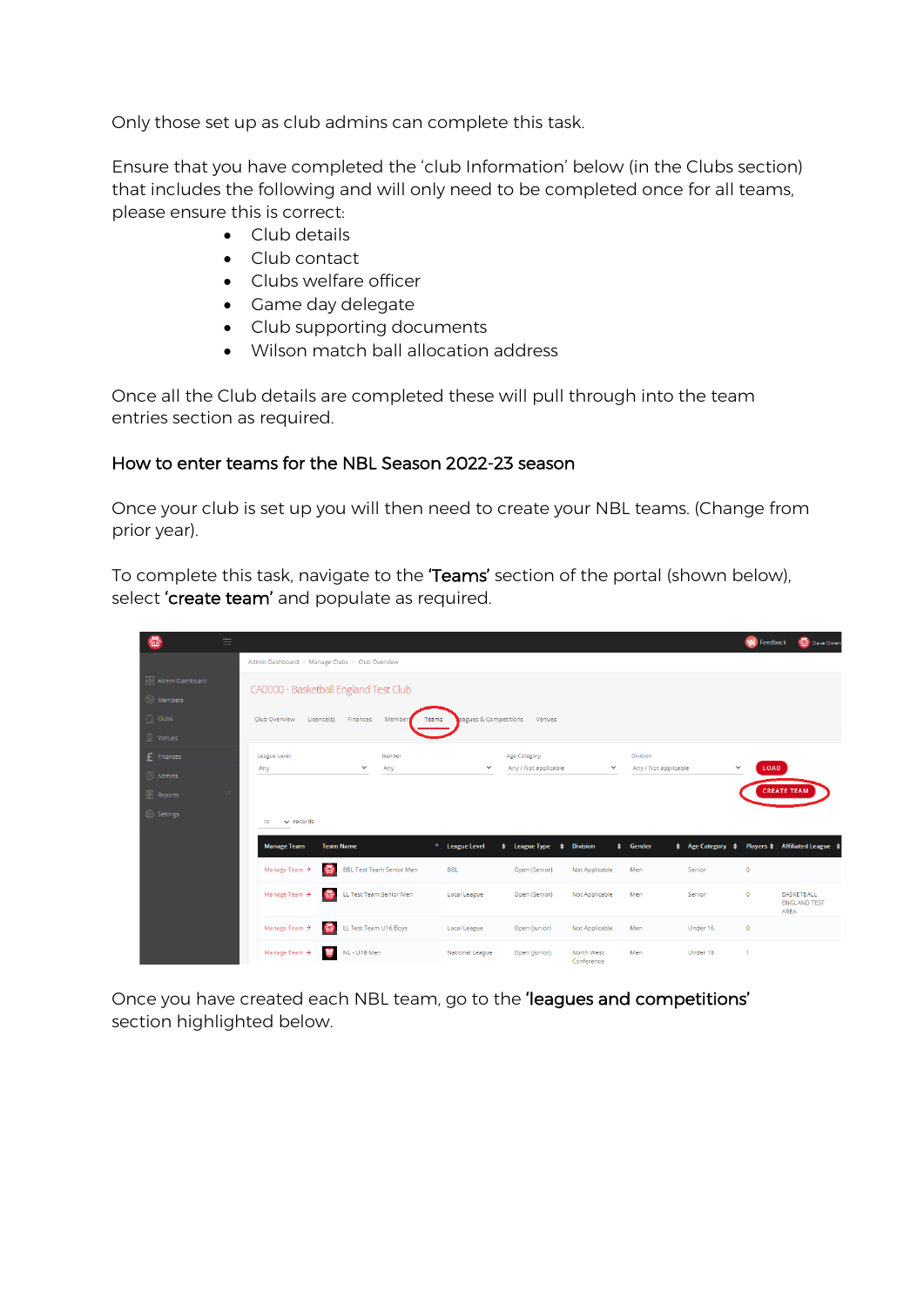| 曇<br>Ξ                 |                                                                                     | <b>W</b> Feedback | DO Club Admin - Mosquito Digital Test Club ~ |  |  |  |  |
|------------------------|-------------------------------------------------------------------------------------|-------------------|----------------------------------------------|--|--|--|--|
|                        | Manage Your Club - Leagues & Competitions - Team Entry Form                         |                   |                                              |  |  |  |  |
| Manage Your Gub        |                                                                                     |                   |                                              |  |  |  |  |
| Club Overview          | CA0000 - Mosquito Digital Test Club                                                 |                   |                                              |  |  |  |  |
| Fi Liberces            | Leagues & Competitions<br>Club Overview<br>Finances<br>Members<br>Licence(s)<br>Tea | Venues            |                                              |  |  |  |  |
| F Finances             | $-$ GO BACK                                                                         |                   |                                              |  |  |  |  |
| $%$ Members            | <b>TEAM ENTRY - 2022/2023</b>                                                       |                   |                                              |  |  |  |  |
| Teams                  |                                                                                     |                   |                                              |  |  |  |  |
| Leagues & Competitions | <b>TEAM ENTRY DETAILS</b>                                                           |                   | Club Information                             |  |  |  |  |

- 1. Please complete the team entry form fields as required taking into account the following guidance:
	- Please only select 'Premier' for male competitions if you competed in those last season, except U14 Boys Premier where they may some spaces.
	- Promotion is only for senior divisions as the team must meet the NBL Rules and Regs and send their promotional documentation to [competitions@basketballengland.co.uk](mailto:competitions@basketballengland.co.uk) only the first and second place teams can make an application for promotion to a higher league, please note not all teams are guaranteed a place in the higher as this is dependent upon spaces available. Ie Division two men, there are 4 spaces across the two leagues however there are six Division Three Leagues. We only consider the standings from the regular league season only.
	- The cup refers to the league your team plays in. All Division One and Two Leagues male and females will be automatic entry as this is a part of the league rules.
	- It is important that both the team manager and coach is listed. Each team as apart of entry process agree that there is a dedicated coach for this team, not one that is coaching across multiple teams and a dedicated Team manager.
	- Please ensure all details for your fixtures, dates, tip times are listed and if your team has any fixture requirements i.e. I don't have a court on X date, games with x team in x age group.
	- Home Court Details, all venues that are approved by BE will be listed in the drop if your team is using a new venue or the venue isn't listed please complete this form <https://basketballengland.wufoo.com/forms/wgof8bo07tzo76/>
	- New clubs and teams will need to complete and upload at the 'Team Entry Stage' the following:
		- Club development plan
		- Club constitution
		- Club background information
	- The next stage is to read and agree to the 'Declaration that also includes that the club agrees to the NBL Rules and Regulations, BE Code of Ethic and Conduct plus the Discipline Code. It explains teams